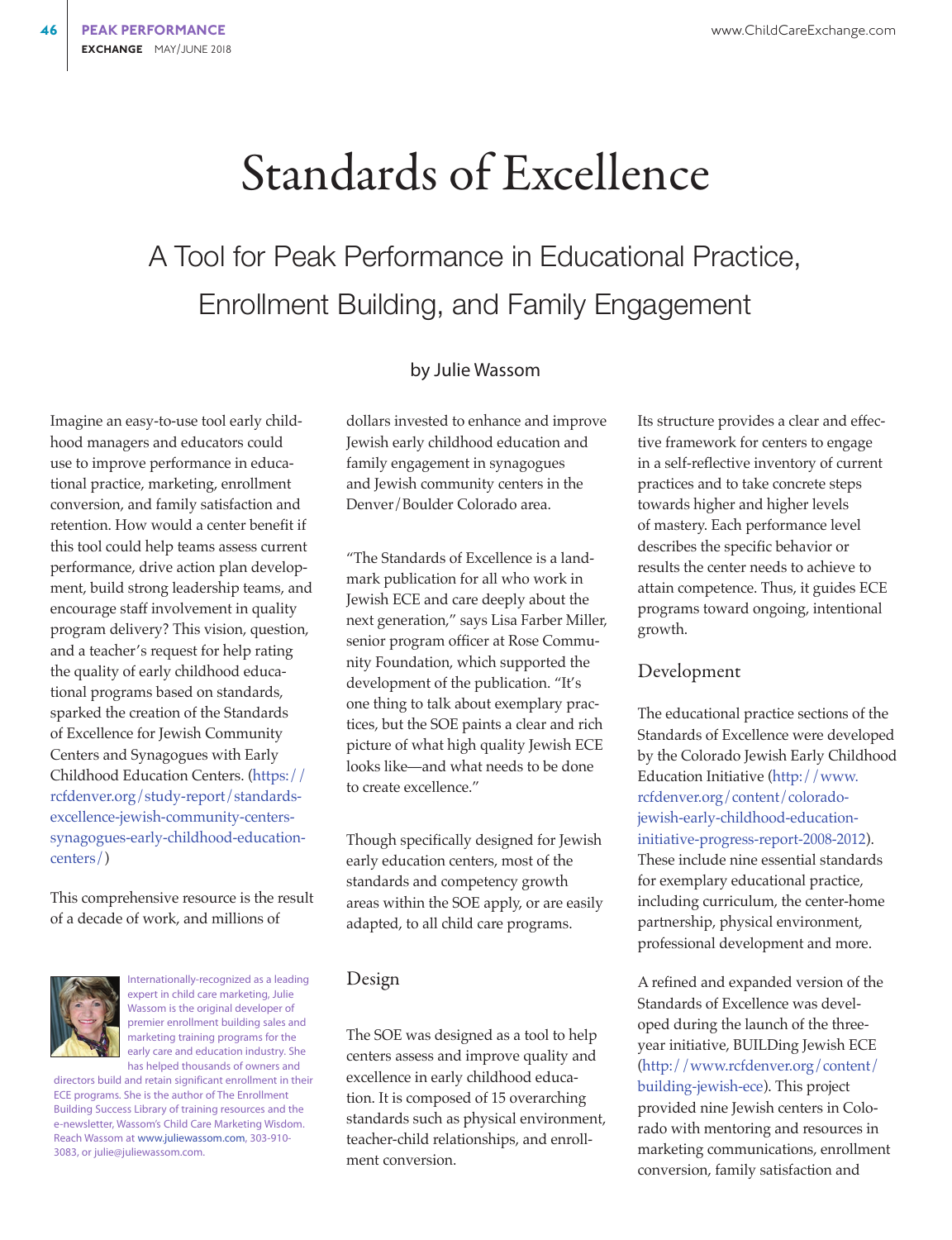

## Join us in Austin, Texas

2018 Professional Learning Institute

## **June 10–13**

Register now to sharpen, deepen, and refine your early childhood knowledge and skills.

## **NAEYC.org/institute**

retention, and family engagement. As project director and marketing specialist for this initiative, I was part of a team of authors who developed six more SOE competency standards for exemplary practice in these areas of performance.

## Effective Use

In BUILDing Jewish ECE, mentor coaches assigned to each center used the SOE as a concrete growth tool to assess current performance, establish a plan for improvement, chart progress, and measure success. With three separate levels of performance—Initial, Satisfactory, and Exemplary—users could easily see a path to implementing best practices for each standard. (See Standard 11.4 - Staff Involvement in Enrollment Conversions)

## Assess Performance

With mentor coach guidance, each center management team reviewed the SOE areas of focus for BUILDing Jewish ECE,

and tallied their current competency levels. Each team chose three or more specific competencies, or "key indicators," on which they wanted to focus and set goals for improvement. Midway through and at the end of the initiative, the teams tallied again their levels of performance on selected standards,

changing the key indicators as intentional efforts yielded higher performance and they achieved new levels of competency. Thus the SOE became a very user-friendly tool for documenting progress and assessing areas still in need of support in order to become exemplary.

| Initial                                                                                                                                                                                                                                                                           |                      | Satisfactory                                                                                                                                                                                                                                                   |                       | <b>Exemplary</b>                                                                                                                                                                                                                                                                                                                                                                                                                                 | Score                                                                                                                              |  |
|-----------------------------------------------------------------------------------------------------------------------------------------------------------------------------------------------------------------------------------------------------------------------------------|----------------------|----------------------------------------------------------------------------------------------------------------------------------------------------------------------------------------------------------------------------------------------------------------|-----------------------|--------------------------------------------------------------------------------------------------------------------------------------------------------------------------------------------------------------------------------------------------------------------------------------------------------------------------------------------------------------------------------------------------------------------------------------------------|------------------------------------------------------------------------------------------------------------------------------------|--|
| <b>MINIMAL</b>                                                                                                                                                                                                                                                                    | <b>EMERGING</b><br>2 | <b>DEVELOPING</b><br>3                                                                                                                                                                                                                                         | <b>COMPETENT</b><br>4 | CONSISTENT<br>5                                                                                                                                                                                                                                                                                                                                                                                                                                  | <b>ENGRAINED</b><br>6                                                                                                              |  |
| Staff see themselves as<br>educators of children<br>rather than as partners in<br>the enrollment conversion<br>process.<br>They lack the opportunity<br>to interact with visiting<br>prospective families.<br>Prospect visits in<br>classrooms may be<br>perceived as disruptive. |                      | The staff warmly greet<br>potential families when<br>they enter their classrooms.<br>During the center visits,<br>the director does all the<br>communicating with<br>visiting parents, and staff<br>engage with the parents or<br>child only by greeting them. |                       | The director notifies staff of scheduled<br>center visits to their classroom and<br>provides basic information about the<br>family.<br>The staff warmly greet potential<br>familes by name when they enter their<br>classrooms. When appropriate, the<br>activity and/or talks with the parent<br>briefly explaining the classroom<br>and addressing any parent questions,<br>Families feel that the director and<br>enrolling their child(ren). | teacher engages the visiting child in an<br>while the director fills in for the teacher.<br>educators demonstrate keen interest in |  |

#### Standard 11.4: Staff Involvement in Enrollment Conversions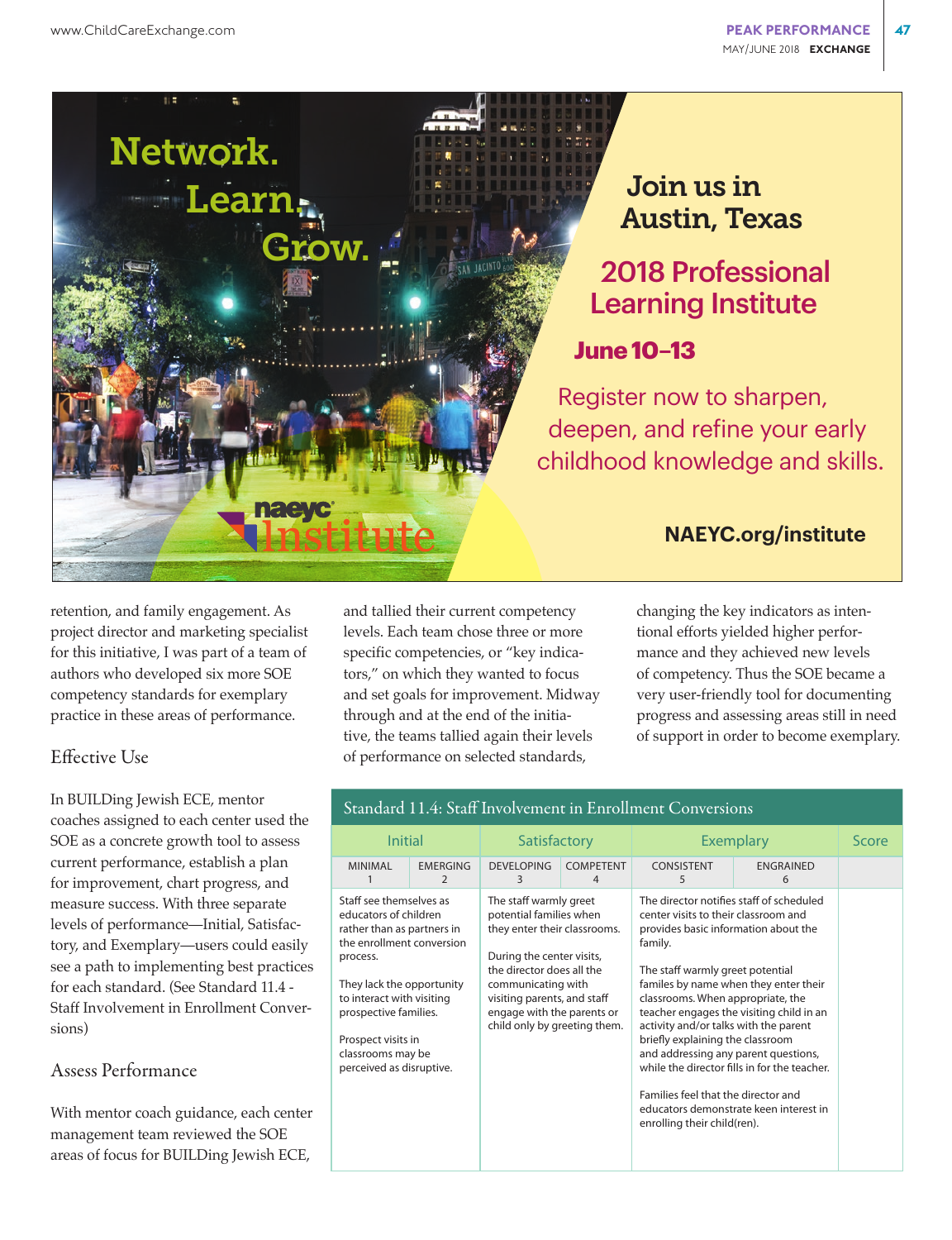### Drive Action Plans

With competency levels tallied, the center management teams could build action plans focused on highest priority areas where performance improvement was needed. For example, if the center wanted to create marketing messages to increase inquiries, yet scored themselves as only "emerging" in the brand identity standard, the mentor coaches and I worked first with the teams to build actions into their marketing plan that would create a clear brand specific to their center and larger organization. Once brand identity was at an exemplary level, they were in a better position to develop marketing messages to effectively communicate their unique image and story. At that point, the action plan was updated to address a new standard—to work on creating branded marketing messages to generate qualified inquiries from their target audiences.

## Engage Leadership Teams

A section of the SOE provided performance standards for leadership team development and function. Called the BUILD Team in this initiative, the teams were composed of center managers, board members, teachers, parents, and senior leaders in the organization. The SOE and resulting action plans were the roadmap for each center's leadership team, with each member ideally offering expertise and taking on individual tasks in the action plans. Teams met periodically to report results of action steps taken, discuss strategy, and report progress toward improved performance. As teams reached exemplary levels in select standards, they updated plans with new actions to move on to the higher levels of performance in other competency areas. This step-by-step team approach helped the centers move strategically toward better inquiry generation, enrollment conversion, and family retention, without overloading busy directors with additional tasks.

Out of this SOE-driven work, one participant in the initiative, Temple Sinai Preschool, emerged with not only an ongoing leadership team, but a strong, active parent ambassador program. This program has driven inquiries, enrollment conversion, and customer retention, as well as built a healthy community of families engaged in the center and exposed to other opportunities to expand their involvement in the synagogue.

"BUILDing Jewish ECE led us through an engaging educational experience that took us on a wonderful journey," said Temple Sinai Preschool Director Debbie Kohn. "We have become intentional in everything we do – from defining our

vision and developing our leadership team, to marketing our center."

Rose Community Foundation has made the SOE available on a complimentary basis to any early childhood education professional who wants to use it as a tool for growth in their own early care and education environment. If you believe that your child care center or organization could benefit, please download it at [http://rcfdenver.org/content/](http://rcfdenver.org/content/standards-excellence-jewish-community-centers-and-synagogues-early-childhood-education) [standards-excellence-jewish-community](http://rcfdenver.org/content/standards-excellence-jewish-community-centers-and-synagogues-early-childhood-education)[centers-and-synagogues-early-child](http://rcfdenver.org/content/standards-excellence-jewish-community-centers-and-synagogues-early-childhood-education)[hood-education.](http://rcfdenver.org/content/standards-excellence-jewish-community-centers-and-synagogues-early-childhood-education)

## Using the Standards of Excellence in your Program

How can you use Standards of Excellence for positive results in your school? Use this process to make it a practical tool for you and your team of center managers to create a center improvement and growth action plan.

- With your owner or manager, review the entire SOE.
- From the 15 standards, select an initial three or four on which you would like to improve performance. An example might be physical environment, marketing communications, and family satisfaction and retention.

| ətanuaru TV.T                         |                     |                                                                      |                                |               |                                                                      |  |  |  |  |
|---------------------------------------|---------------------|----------------------------------------------------------------------|--------------------------------|---------------|----------------------------------------------------------------------|--|--|--|--|
| Action                                | <b>Target Dates</b> | <b>Action Steps</b>                                                  | People<br>Responsible          | <b>Budget</b> | Outcome/Eval                                                         |  |  |  |  |
| Develop an image<br>message / tagline | October 30          | Develop basic competitive advan-<br>tages (BCAs)                     | Jill, Alexa, and<br>ECC staff  | \$0.00        | Deliverable: Tagline unique to ECC<br>Tagline in all image messaging |  |  |  |  |
| for the ECC                           | November 24         | Brainstorm from BCAs into a brief<br>statement - seven words or less | Jill, Alexa, and<br>ECC staff  |               | Evaluation:<br>Increased inquiries                                   |  |  |  |  |
|                                       | November 30         | Test three potential taglines with<br>teachers, parents, colleagues  | Jill, parent, and<br>volunteer |               |                                                                      |  |  |  |  |
|                                       | December 11         | Select a tagline                                                     | Jill, Alexa, and<br>manager    |               |                                                                      |  |  |  |  |
|                                       | December 16         | Determine where to put tagline                                       | Jill and manager               |               |                                                                      |  |  |  |  |
|                                       | December 31         | Execute tagline placement                                            | Jill and Alexa                 |               |                                                                      |  |  |  |  |

 $S_1 = 1.10.3$